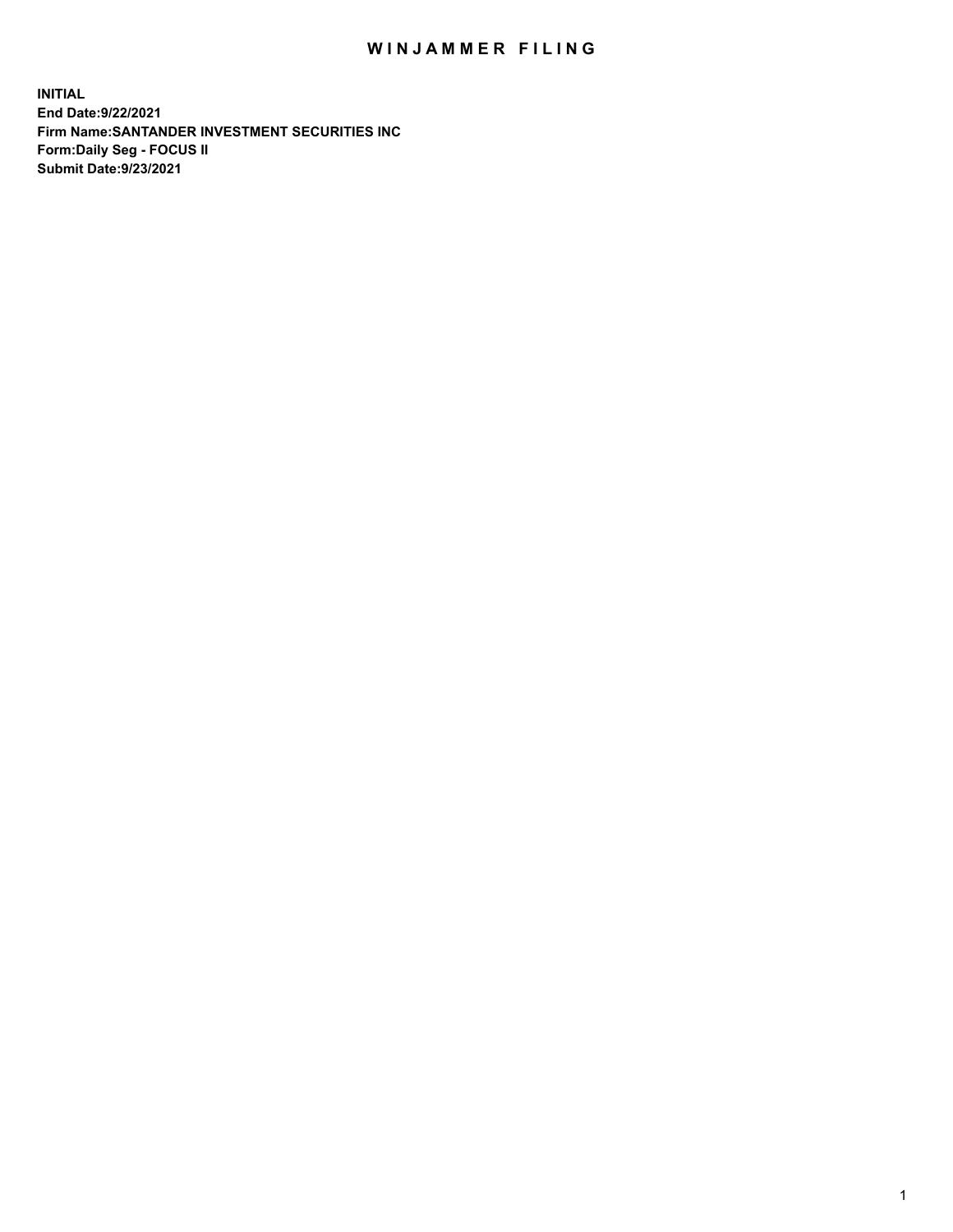**INITIAL End Date:9/22/2021 Firm Name:SANTANDER INVESTMENT SECURITIES INC Form:Daily Seg - FOCUS II Submit Date:9/23/2021 Daily Segregation - Cover Page**

| Name of Company<br><b>Contact Name</b>                                            | <b>SANTANDER INVESTMENT</b><br><b>SECURITIES INC</b><br><b>Richard Ro</b> |
|-----------------------------------------------------------------------------------|---------------------------------------------------------------------------|
|                                                                                   |                                                                           |
| <b>Contact Phone Number</b>                                                       | (212) 350-3662                                                            |
| <b>Contact Email Address</b>                                                      | richard.ro@santander.us                                                   |
| FCM's Customer Segregated Funds Residual Interest Target (choose one):            |                                                                           |
| a. Minimum dollar amount: ; or                                                    | <u>70,000,000</u>                                                         |
| b. Minimum percentage of customer segregated funds required:% ; or                | $\overline{\mathbf{0}}$                                                   |
| c. Dollar amount range between: and; or                                           | 0 <sub>0</sub>                                                            |
| d. Percentage range of customer segregated funds required between:% and%.         | 0 <sub>0</sub>                                                            |
| FCM's Customer Secured Amount Funds Residual Interest Target (choose one):        |                                                                           |
| a. Minimum dollar amount: ; or                                                    | $\frac{0}{0}$                                                             |
| b. Minimum percentage of customer secured funds required:% ; or                   |                                                                           |
| c. Dollar amount range between: and; or                                           | 0 <sub>0</sub>                                                            |
| d. Percentage range of customer secured funds required between:% and%.            | 0 <sub>0</sub>                                                            |
| FCM's Cleared Swaps Customer Collateral Residual Interest Target (choose one):    |                                                                           |
| a. Minimum dollar amount: ; or                                                    |                                                                           |
| b. Minimum percentage of cleared swaps customer collateral required:% ; or        | $\frac{0}{0}$                                                             |
| c. Dollar amount range between: and; or                                           | 0 <sub>0</sub>                                                            |
| d. Percentage range of cleared swaps customer collateral required between:% and%. | 00                                                                        |

Attach supporting documents CH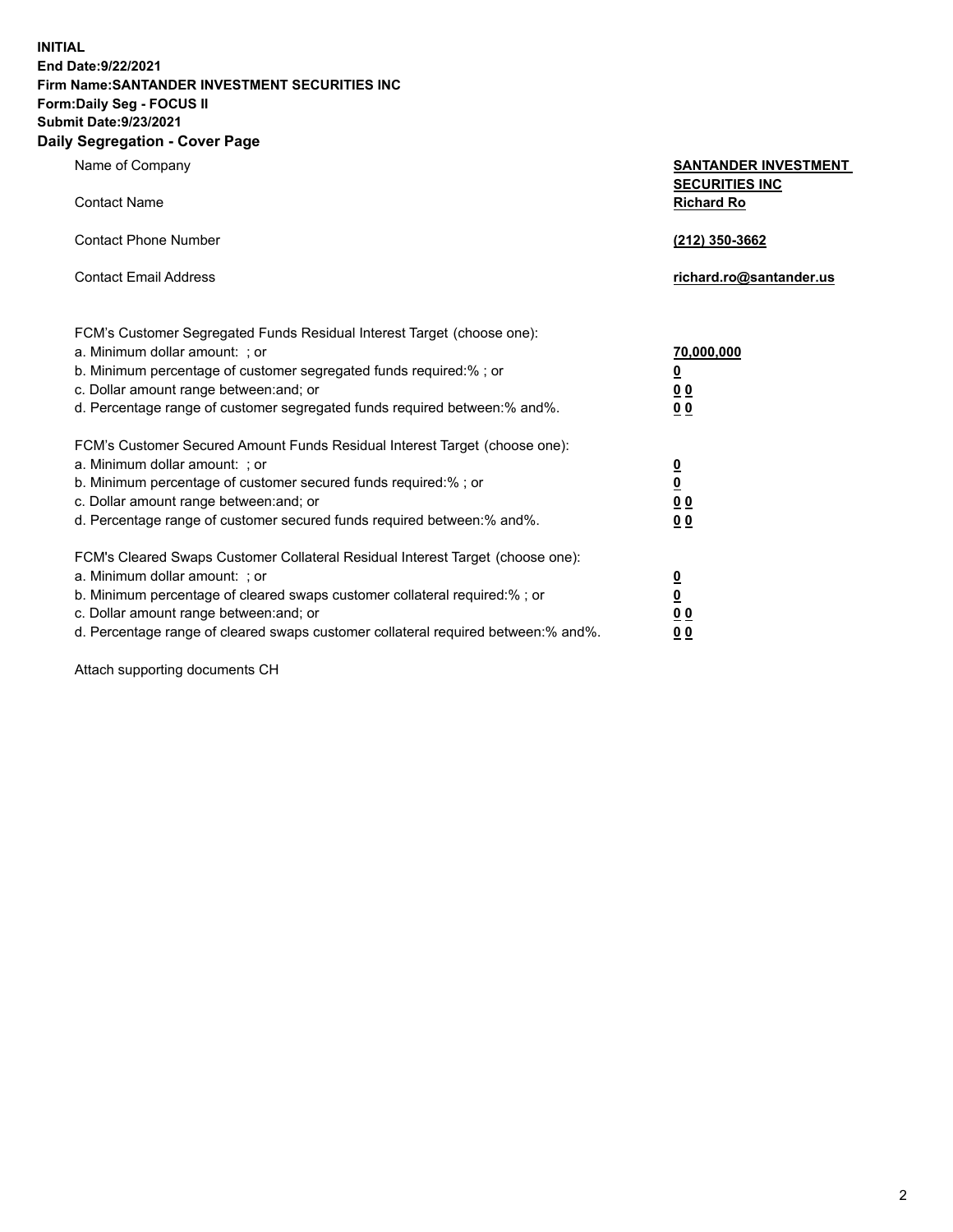**INITIAL End Date:9/22/2021 Firm Name:SANTANDER INVESTMENT SECURITIES INC Form:Daily Seg - FOCUS II Submit Date:9/23/2021 Daily Segregation - Secured Amounts**

| Amount required to be set aside pursuant to law, rule or regulation of a foreign<br>$0$ [7305]<br>government or a rule of a self-regulatory organization authorized thereunder<br>1.<br>Net ledger balance - Foreign Futures and Foreign Option Trading - All Customers<br>A. Cash<br>$0$ [7315]<br>B. Securities (at market)<br>$0$ [7317]<br>Net unrealized profit (loss) in open futures contracts traded on a foreign board of trade<br>$0$ [7325]<br>Exchange traded options<br>a. Market value of open option contracts purchased on a foreign board of trade<br>$0$ [7335]<br>b. Market value of open contracts granted (sold) on a foreign board of trade<br>$0$ [7337]<br>Net equity (deficit) (add lines 1. 2. and 3.)<br>$0$ [7345]<br>Account liquidating to a deficit and account with a debit balances - gross amount<br>$0$ [7351]<br>Less: amount offset by customer owned securities<br>0 [7352] 0 [7354]<br>Amount required to be set aside as the secured amount - Net Liquidating Equity<br>$0$ [7355]<br>Method (add lines 4 and 5)<br>Greater of amount required to be set aside pursuant to foreign jurisdiction (above) or line<br>$0$ [7360]<br>6.<br>FUNDS DEPOSITED IN SEPARATE REGULATION 30.7 ACCOUNTS<br>1.<br>Cash in banks<br>A. Banks located in the United States<br>$0$ [7500]<br>B. Other banks qualified under Regulation 30.7<br>0 [7520] 0 [7530]<br>Securities<br>A. In safekeeping with banks located in the United States<br>$0$ [7540]<br>B. In safekeeping with other banks qualified under Regulation 30.7<br>0 [7560] 0 [7570]<br>Equities with registered futures commission merchants<br>A. Cash<br>$0$ [7580]<br><b>B.</b> Securities<br>$0$ [7590]<br>C. Unrealized gain (loss) on open futures contracts<br>$0$ [7600]<br>D. Value of long option contracts<br>$0$ [7610]<br>E. Value of short option contracts<br>0 [7615] 0 [7620]<br>Amounts held by clearing organizations of foreign boards of trade<br>A. Cash<br>$0$ [7640]<br><b>B.</b> Securities<br>$0$ [7650]<br>C. Amount due to (from) clearing organization - daily variation<br>$0$ [7660]<br>D. Value of long option contracts<br>$0$ [7670]<br>E. Value of short option contracts<br>0 [7675] 0 [7680]<br>Amounts held by members of foreign boards of trade<br>$0$ [7700]<br>A. Cash<br>$0$ [7710]<br><b>B.</b> Securities<br>C. Unrealized gain (loss) on open futures contracts<br>$0$ [7720]<br>D. Value of long option contracts<br>$0$ [7730]<br>E. Value of short option contracts<br>0 [7735] 0 [7740]<br>Amounts with other depositories designated by a foreign board of trade<br>$0$ [7760]<br>Segregated funds on hand<br>$0$ [7765]<br>Total funds in separate section 30.7 accounts<br>$0$ [7770]<br>Excess (deficiency) Set Aside for Secured Amount (subtract line 7 Secured Statement<br>$0$ [7380]<br>Page 1 from Line 8)<br>10.<br>Management Target Amount for Excess funds in separate section 30.7 accounts<br>$0$ [7780]<br>11.<br>Excess (deficiency) funds in separate 30.7 accounts over (under) Management Target |    | Foreign Futures and Foreign Options Secured Amounts |            |
|------------------------------------------------------------------------------------------------------------------------------------------------------------------------------------------------------------------------------------------------------------------------------------------------------------------------------------------------------------------------------------------------------------------------------------------------------------------------------------------------------------------------------------------------------------------------------------------------------------------------------------------------------------------------------------------------------------------------------------------------------------------------------------------------------------------------------------------------------------------------------------------------------------------------------------------------------------------------------------------------------------------------------------------------------------------------------------------------------------------------------------------------------------------------------------------------------------------------------------------------------------------------------------------------------------------------------------------------------------------------------------------------------------------------------------------------------------------------------------------------------------------------------------------------------------------------------------------------------------------------------------------------------------------------------------------------------------------------------------------------------------------------------------------------------------------------------------------------------------------------------------------------------------------------------------------------------------------------------------------------------------------------------------------------------------------------------------------------------------------------------------------------------------------------------------------------------------------------------------------------------------------------------------------------------------------------------------------------------------------------------------------------------------------------------------------------------------------------------------------------------------------------------------------------------------------------------------------------------------------------------------------------------------------------------------------------------------------------------------------------------------------------------------------------------------------------------------------------------------------------------------------------------------------------------------------------------------------------------------------------------------------------------------------------------------------|----|-----------------------------------------------------|------------|
|                                                                                                                                                                                                                                                                                                                                                                                                                                                                                                                                                                                                                                                                                                                                                                                                                                                                                                                                                                                                                                                                                                                                                                                                                                                                                                                                                                                                                                                                                                                                                                                                                                                                                                                                                                                                                                                                                                                                                                                                                                                                                                                                                                                                                                                                                                                                                                                                                                                                                                                                                                                                                                                                                                                                                                                                                                                                                                                                                                                                                                                                  |    |                                                     |            |
|                                                                                                                                                                                                                                                                                                                                                                                                                                                                                                                                                                                                                                                                                                                                                                                                                                                                                                                                                                                                                                                                                                                                                                                                                                                                                                                                                                                                                                                                                                                                                                                                                                                                                                                                                                                                                                                                                                                                                                                                                                                                                                                                                                                                                                                                                                                                                                                                                                                                                                                                                                                                                                                                                                                                                                                                                                                                                                                                                                                                                                                                  |    |                                                     |            |
|                                                                                                                                                                                                                                                                                                                                                                                                                                                                                                                                                                                                                                                                                                                                                                                                                                                                                                                                                                                                                                                                                                                                                                                                                                                                                                                                                                                                                                                                                                                                                                                                                                                                                                                                                                                                                                                                                                                                                                                                                                                                                                                                                                                                                                                                                                                                                                                                                                                                                                                                                                                                                                                                                                                                                                                                                                                                                                                                                                                                                                                                  |    |                                                     |            |
|                                                                                                                                                                                                                                                                                                                                                                                                                                                                                                                                                                                                                                                                                                                                                                                                                                                                                                                                                                                                                                                                                                                                                                                                                                                                                                                                                                                                                                                                                                                                                                                                                                                                                                                                                                                                                                                                                                                                                                                                                                                                                                                                                                                                                                                                                                                                                                                                                                                                                                                                                                                                                                                                                                                                                                                                                                                                                                                                                                                                                                                                  |    |                                                     |            |
|                                                                                                                                                                                                                                                                                                                                                                                                                                                                                                                                                                                                                                                                                                                                                                                                                                                                                                                                                                                                                                                                                                                                                                                                                                                                                                                                                                                                                                                                                                                                                                                                                                                                                                                                                                                                                                                                                                                                                                                                                                                                                                                                                                                                                                                                                                                                                                                                                                                                                                                                                                                                                                                                                                                                                                                                                                                                                                                                                                                                                                                                  |    |                                                     |            |
|                                                                                                                                                                                                                                                                                                                                                                                                                                                                                                                                                                                                                                                                                                                                                                                                                                                                                                                                                                                                                                                                                                                                                                                                                                                                                                                                                                                                                                                                                                                                                                                                                                                                                                                                                                                                                                                                                                                                                                                                                                                                                                                                                                                                                                                                                                                                                                                                                                                                                                                                                                                                                                                                                                                                                                                                                                                                                                                                                                                                                                                                  | 2. |                                                     |            |
|                                                                                                                                                                                                                                                                                                                                                                                                                                                                                                                                                                                                                                                                                                                                                                                                                                                                                                                                                                                                                                                                                                                                                                                                                                                                                                                                                                                                                                                                                                                                                                                                                                                                                                                                                                                                                                                                                                                                                                                                                                                                                                                                                                                                                                                                                                                                                                                                                                                                                                                                                                                                                                                                                                                                                                                                                                                                                                                                                                                                                                                                  | 3. |                                                     |            |
|                                                                                                                                                                                                                                                                                                                                                                                                                                                                                                                                                                                                                                                                                                                                                                                                                                                                                                                                                                                                                                                                                                                                                                                                                                                                                                                                                                                                                                                                                                                                                                                                                                                                                                                                                                                                                                                                                                                                                                                                                                                                                                                                                                                                                                                                                                                                                                                                                                                                                                                                                                                                                                                                                                                                                                                                                                                                                                                                                                                                                                                                  |    |                                                     |            |
|                                                                                                                                                                                                                                                                                                                                                                                                                                                                                                                                                                                                                                                                                                                                                                                                                                                                                                                                                                                                                                                                                                                                                                                                                                                                                                                                                                                                                                                                                                                                                                                                                                                                                                                                                                                                                                                                                                                                                                                                                                                                                                                                                                                                                                                                                                                                                                                                                                                                                                                                                                                                                                                                                                                                                                                                                                                                                                                                                                                                                                                                  |    |                                                     |            |
|                                                                                                                                                                                                                                                                                                                                                                                                                                                                                                                                                                                                                                                                                                                                                                                                                                                                                                                                                                                                                                                                                                                                                                                                                                                                                                                                                                                                                                                                                                                                                                                                                                                                                                                                                                                                                                                                                                                                                                                                                                                                                                                                                                                                                                                                                                                                                                                                                                                                                                                                                                                                                                                                                                                                                                                                                                                                                                                                                                                                                                                                  | 4. |                                                     |            |
|                                                                                                                                                                                                                                                                                                                                                                                                                                                                                                                                                                                                                                                                                                                                                                                                                                                                                                                                                                                                                                                                                                                                                                                                                                                                                                                                                                                                                                                                                                                                                                                                                                                                                                                                                                                                                                                                                                                                                                                                                                                                                                                                                                                                                                                                                                                                                                                                                                                                                                                                                                                                                                                                                                                                                                                                                                                                                                                                                                                                                                                                  | 5. |                                                     |            |
|                                                                                                                                                                                                                                                                                                                                                                                                                                                                                                                                                                                                                                                                                                                                                                                                                                                                                                                                                                                                                                                                                                                                                                                                                                                                                                                                                                                                                                                                                                                                                                                                                                                                                                                                                                                                                                                                                                                                                                                                                                                                                                                                                                                                                                                                                                                                                                                                                                                                                                                                                                                                                                                                                                                                                                                                                                                                                                                                                                                                                                                                  |    |                                                     |            |
|                                                                                                                                                                                                                                                                                                                                                                                                                                                                                                                                                                                                                                                                                                                                                                                                                                                                                                                                                                                                                                                                                                                                                                                                                                                                                                                                                                                                                                                                                                                                                                                                                                                                                                                                                                                                                                                                                                                                                                                                                                                                                                                                                                                                                                                                                                                                                                                                                                                                                                                                                                                                                                                                                                                                                                                                                                                                                                                                                                                                                                                                  | 6. |                                                     |            |
|                                                                                                                                                                                                                                                                                                                                                                                                                                                                                                                                                                                                                                                                                                                                                                                                                                                                                                                                                                                                                                                                                                                                                                                                                                                                                                                                                                                                                                                                                                                                                                                                                                                                                                                                                                                                                                                                                                                                                                                                                                                                                                                                                                                                                                                                                                                                                                                                                                                                                                                                                                                                                                                                                                                                                                                                                                                                                                                                                                                                                                                                  |    |                                                     |            |
|                                                                                                                                                                                                                                                                                                                                                                                                                                                                                                                                                                                                                                                                                                                                                                                                                                                                                                                                                                                                                                                                                                                                                                                                                                                                                                                                                                                                                                                                                                                                                                                                                                                                                                                                                                                                                                                                                                                                                                                                                                                                                                                                                                                                                                                                                                                                                                                                                                                                                                                                                                                                                                                                                                                                                                                                                                                                                                                                                                                                                                                                  | 7. |                                                     |            |
|                                                                                                                                                                                                                                                                                                                                                                                                                                                                                                                                                                                                                                                                                                                                                                                                                                                                                                                                                                                                                                                                                                                                                                                                                                                                                                                                                                                                                                                                                                                                                                                                                                                                                                                                                                                                                                                                                                                                                                                                                                                                                                                                                                                                                                                                                                                                                                                                                                                                                                                                                                                                                                                                                                                                                                                                                                                                                                                                                                                                                                                                  |    |                                                     |            |
|                                                                                                                                                                                                                                                                                                                                                                                                                                                                                                                                                                                                                                                                                                                                                                                                                                                                                                                                                                                                                                                                                                                                                                                                                                                                                                                                                                                                                                                                                                                                                                                                                                                                                                                                                                                                                                                                                                                                                                                                                                                                                                                                                                                                                                                                                                                                                                                                                                                                                                                                                                                                                                                                                                                                                                                                                                                                                                                                                                                                                                                                  |    |                                                     |            |
|                                                                                                                                                                                                                                                                                                                                                                                                                                                                                                                                                                                                                                                                                                                                                                                                                                                                                                                                                                                                                                                                                                                                                                                                                                                                                                                                                                                                                                                                                                                                                                                                                                                                                                                                                                                                                                                                                                                                                                                                                                                                                                                                                                                                                                                                                                                                                                                                                                                                                                                                                                                                                                                                                                                                                                                                                                                                                                                                                                                                                                                                  |    |                                                     |            |
|                                                                                                                                                                                                                                                                                                                                                                                                                                                                                                                                                                                                                                                                                                                                                                                                                                                                                                                                                                                                                                                                                                                                                                                                                                                                                                                                                                                                                                                                                                                                                                                                                                                                                                                                                                                                                                                                                                                                                                                                                                                                                                                                                                                                                                                                                                                                                                                                                                                                                                                                                                                                                                                                                                                                                                                                                                                                                                                                                                                                                                                                  |    |                                                     |            |
|                                                                                                                                                                                                                                                                                                                                                                                                                                                                                                                                                                                                                                                                                                                                                                                                                                                                                                                                                                                                                                                                                                                                                                                                                                                                                                                                                                                                                                                                                                                                                                                                                                                                                                                                                                                                                                                                                                                                                                                                                                                                                                                                                                                                                                                                                                                                                                                                                                                                                                                                                                                                                                                                                                                                                                                                                                                                                                                                                                                                                                                                  |    |                                                     |            |
|                                                                                                                                                                                                                                                                                                                                                                                                                                                                                                                                                                                                                                                                                                                                                                                                                                                                                                                                                                                                                                                                                                                                                                                                                                                                                                                                                                                                                                                                                                                                                                                                                                                                                                                                                                                                                                                                                                                                                                                                                                                                                                                                                                                                                                                                                                                                                                                                                                                                                                                                                                                                                                                                                                                                                                                                                                                                                                                                                                                                                                                                  | 2. |                                                     |            |
|                                                                                                                                                                                                                                                                                                                                                                                                                                                                                                                                                                                                                                                                                                                                                                                                                                                                                                                                                                                                                                                                                                                                                                                                                                                                                                                                                                                                                                                                                                                                                                                                                                                                                                                                                                                                                                                                                                                                                                                                                                                                                                                                                                                                                                                                                                                                                                                                                                                                                                                                                                                                                                                                                                                                                                                                                                                                                                                                                                                                                                                                  |    |                                                     |            |
|                                                                                                                                                                                                                                                                                                                                                                                                                                                                                                                                                                                                                                                                                                                                                                                                                                                                                                                                                                                                                                                                                                                                                                                                                                                                                                                                                                                                                                                                                                                                                                                                                                                                                                                                                                                                                                                                                                                                                                                                                                                                                                                                                                                                                                                                                                                                                                                                                                                                                                                                                                                                                                                                                                                                                                                                                                                                                                                                                                                                                                                                  |    |                                                     |            |
|                                                                                                                                                                                                                                                                                                                                                                                                                                                                                                                                                                                                                                                                                                                                                                                                                                                                                                                                                                                                                                                                                                                                                                                                                                                                                                                                                                                                                                                                                                                                                                                                                                                                                                                                                                                                                                                                                                                                                                                                                                                                                                                                                                                                                                                                                                                                                                                                                                                                                                                                                                                                                                                                                                                                                                                                                                                                                                                                                                                                                                                                  | 3. |                                                     |            |
|                                                                                                                                                                                                                                                                                                                                                                                                                                                                                                                                                                                                                                                                                                                                                                                                                                                                                                                                                                                                                                                                                                                                                                                                                                                                                                                                                                                                                                                                                                                                                                                                                                                                                                                                                                                                                                                                                                                                                                                                                                                                                                                                                                                                                                                                                                                                                                                                                                                                                                                                                                                                                                                                                                                                                                                                                                                                                                                                                                                                                                                                  |    |                                                     |            |
|                                                                                                                                                                                                                                                                                                                                                                                                                                                                                                                                                                                                                                                                                                                                                                                                                                                                                                                                                                                                                                                                                                                                                                                                                                                                                                                                                                                                                                                                                                                                                                                                                                                                                                                                                                                                                                                                                                                                                                                                                                                                                                                                                                                                                                                                                                                                                                                                                                                                                                                                                                                                                                                                                                                                                                                                                                                                                                                                                                                                                                                                  |    |                                                     |            |
|                                                                                                                                                                                                                                                                                                                                                                                                                                                                                                                                                                                                                                                                                                                                                                                                                                                                                                                                                                                                                                                                                                                                                                                                                                                                                                                                                                                                                                                                                                                                                                                                                                                                                                                                                                                                                                                                                                                                                                                                                                                                                                                                                                                                                                                                                                                                                                                                                                                                                                                                                                                                                                                                                                                                                                                                                                                                                                                                                                                                                                                                  |    |                                                     |            |
|                                                                                                                                                                                                                                                                                                                                                                                                                                                                                                                                                                                                                                                                                                                                                                                                                                                                                                                                                                                                                                                                                                                                                                                                                                                                                                                                                                                                                                                                                                                                                                                                                                                                                                                                                                                                                                                                                                                                                                                                                                                                                                                                                                                                                                                                                                                                                                                                                                                                                                                                                                                                                                                                                                                                                                                                                                                                                                                                                                                                                                                                  |    |                                                     |            |
|                                                                                                                                                                                                                                                                                                                                                                                                                                                                                                                                                                                                                                                                                                                                                                                                                                                                                                                                                                                                                                                                                                                                                                                                                                                                                                                                                                                                                                                                                                                                                                                                                                                                                                                                                                                                                                                                                                                                                                                                                                                                                                                                                                                                                                                                                                                                                                                                                                                                                                                                                                                                                                                                                                                                                                                                                                                                                                                                                                                                                                                                  |    |                                                     |            |
|                                                                                                                                                                                                                                                                                                                                                                                                                                                                                                                                                                                                                                                                                                                                                                                                                                                                                                                                                                                                                                                                                                                                                                                                                                                                                                                                                                                                                                                                                                                                                                                                                                                                                                                                                                                                                                                                                                                                                                                                                                                                                                                                                                                                                                                                                                                                                                                                                                                                                                                                                                                                                                                                                                                                                                                                                                                                                                                                                                                                                                                                  | 4. |                                                     |            |
|                                                                                                                                                                                                                                                                                                                                                                                                                                                                                                                                                                                                                                                                                                                                                                                                                                                                                                                                                                                                                                                                                                                                                                                                                                                                                                                                                                                                                                                                                                                                                                                                                                                                                                                                                                                                                                                                                                                                                                                                                                                                                                                                                                                                                                                                                                                                                                                                                                                                                                                                                                                                                                                                                                                                                                                                                                                                                                                                                                                                                                                                  |    |                                                     |            |
|                                                                                                                                                                                                                                                                                                                                                                                                                                                                                                                                                                                                                                                                                                                                                                                                                                                                                                                                                                                                                                                                                                                                                                                                                                                                                                                                                                                                                                                                                                                                                                                                                                                                                                                                                                                                                                                                                                                                                                                                                                                                                                                                                                                                                                                                                                                                                                                                                                                                                                                                                                                                                                                                                                                                                                                                                                                                                                                                                                                                                                                                  |    |                                                     |            |
|                                                                                                                                                                                                                                                                                                                                                                                                                                                                                                                                                                                                                                                                                                                                                                                                                                                                                                                                                                                                                                                                                                                                                                                                                                                                                                                                                                                                                                                                                                                                                                                                                                                                                                                                                                                                                                                                                                                                                                                                                                                                                                                                                                                                                                                                                                                                                                                                                                                                                                                                                                                                                                                                                                                                                                                                                                                                                                                                                                                                                                                                  |    |                                                     |            |
|                                                                                                                                                                                                                                                                                                                                                                                                                                                                                                                                                                                                                                                                                                                                                                                                                                                                                                                                                                                                                                                                                                                                                                                                                                                                                                                                                                                                                                                                                                                                                                                                                                                                                                                                                                                                                                                                                                                                                                                                                                                                                                                                                                                                                                                                                                                                                                                                                                                                                                                                                                                                                                                                                                                                                                                                                                                                                                                                                                                                                                                                  |    |                                                     |            |
|                                                                                                                                                                                                                                                                                                                                                                                                                                                                                                                                                                                                                                                                                                                                                                                                                                                                                                                                                                                                                                                                                                                                                                                                                                                                                                                                                                                                                                                                                                                                                                                                                                                                                                                                                                                                                                                                                                                                                                                                                                                                                                                                                                                                                                                                                                                                                                                                                                                                                                                                                                                                                                                                                                                                                                                                                                                                                                                                                                                                                                                                  |    |                                                     |            |
|                                                                                                                                                                                                                                                                                                                                                                                                                                                                                                                                                                                                                                                                                                                                                                                                                                                                                                                                                                                                                                                                                                                                                                                                                                                                                                                                                                                                                                                                                                                                                                                                                                                                                                                                                                                                                                                                                                                                                                                                                                                                                                                                                                                                                                                                                                                                                                                                                                                                                                                                                                                                                                                                                                                                                                                                                                                                                                                                                                                                                                                                  | 5. |                                                     |            |
|                                                                                                                                                                                                                                                                                                                                                                                                                                                                                                                                                                                                                                                                                                                                                                                                                                                                                                                                                                                                                                                                                                                                                                                                                                                                                                                                                                                                                                                                                                                                                                                                                                                                                                                                                                                                                                                                                                                                                                                                                                                                                                                                                                                                                                                                                                                                                                                                                                                                                                                                                                                                                                                                                                                                                                                                                                                                                                                                                                                                                                                                  |    |                                                     |            |
|                                                                                                                                                                                                                                                                                                                                                                                                                                                                                                                                                                                                                                                                                                                                                                                                                                                                                                                                                                                                                                                                                                                                                                                                                                                                                                                                                                                                                                                                                                                                                                                                                                                                                                                                                                                                                                                                                                                                                                                                                                                                                                                                                                                                                                                                                                                                                                                                                                                                                                                                                                                                                                                                                                                                                                                                                                                                                                                                                                                                                                                                  |    |                                                     |            |
|                                                                                                                                                                                                                                                                                                                                                                                                                                                                                                                                                                                                                                                                                                                                                                                                                                                                                                                                                                                                                                                                                                                                                                                                                                                                                                                                                                                                                                                                                                                                                                                                                                                                                                                                                                                                                                                                                                                                                                                                                                                                                                                                                                                                                                                                                                                                                                                                                                                                                                                                                                                                                                                                                                                                                                                                                                                                                                                                                                                                                                                                  |    |                                                     |            |
|                                                                                                                                                                                                                                                                                                                                                                                                                                                                                                                                                                                                                                                                                                                                                                                                                                                                                                                                                                                                                                                                                                                                                                                                                                                                                                                                                                                                                                                                                                                                                                                                                                                                                                                                                                                                                                                                                                                                                                                                                                                                                                                                                                                                                                                                                                                                                                                                                                                                                                                                                                                                                                                                                                                                                                                                                                                                                                                                                                                                                                                                  |    |                                                     |            |
|                                                                                                                                                                                                                                                                                                                                                                                                                                                                                                                                                                                                                                                                                                                                                                                                                                                                                                                                                                                                                                                                                                                                                                                                                                                                                                                                                                                                                                                                                                                                                                                                                                                                                                                                                                                                                                                                                                                                                                                                                                                                                                                                                                                                                                                                                                                                                                                                                                                                                                                                                                                                                                                                                                                                                                                                                                                                                                                                                                                                                                                                  |    |                                                     |            |
|                                                                                                                                                                                                                                                                                                                                                                                                                                                                                                                                                                                                                                                                                                                                                                                                                                                                                                                                                                                                                                                                                                                                                                                                                                                                                                                                                                                                                                                                                                                                                                                                                                                                                                                                                                                                                                                                                                                                                                                                                                                                                                                                                                                                                                                                                                                                                                                                                                                                                                                                                                                                                                                                                                                                                                                                                                                                                                                                                                                                                                                                  | 6. |                                                     |            |
|                                                                                                                                                                                                                                                                                                                                                                                                                                                                                                                                                                                                                                                                                                                                                                                                                                                                                                                                                                                                                                                                                                                                                                                                                                                                                                                                                                                                                                                                                                                                                                                                                                                                                                                                                                                                                                                                                                                                                                                                                                                                                                                                                                                                                                                                                                                                                                                                                                                                                                                                                                                                                                                                                                                                                                                                                                                                                                                                                                                                                                                                  | 7. |                                                     |            |
|                                                                                                                                                                                                                                                                                                                                                                                                                                                                                                                                                                                                                                                                                                                                                                                                                                                                                                                                                                                                                                                                                                                                                                                                                                                                                                                                                                                                                                                                                                                                                                                                                                                                                                                                                                                                                                                                                                                                                                                                                                                                                                                                                                                                                                                                                                                                                                                                                                                                                                                                                                                                                                                                                                                                                                                                                                                                                                                                                                                                                                                                  | 8. |                                                     |            |
|                                                                                                                                                                                                                                                                                                                                                                                                                                                                                                                                                                                                                                                                                                                                                                                                                                                                                                                                                                                                                                                                                                                                                                                                                                                                                                                                                                                                                                                                                                                                                                                                                                                                                                                                                                                                                                                                                                                                                                                                                                                                                                                                                                                                                                                                                                                                                                                                                                                                                                                                                                                                                                                                                                                                                                                                                                                                                                                                                                                                                                                                  | 9. |                                                     |            |
|                                                                                                                                                                                                                                                                                                                                                                                                                                                                                                                                                                                                                                                                                                                                                                                                                                                                                                                                                                                                                                                                                                                                                                                                                                                                                                                                                                                                                                                                                                                                                                                                                                                                                                                                                                                                                                                                                                                                                                                                                                                                                                                                                                                                                                                                                                                                                                                                                                                                                                                                                                                                                                                                                                                                                                                                                                                                                                                                                                                                                                                                  |    |                                                     |            |
|                                                                                                                                                                                                                                                                                                                                                                                                                                                                                                                                                                                                                                                                                                                                                                                                                                                                                                                                                                                                                                                                                                                                                                                                                                                                                                                                                                                                                                                                                                                                                                                                                                                                                                                                                                                                                                                                                                                                                                                                                                                                                                                                                                                                                                                                                                                                                                                                                                                                                                                                                                                                                                                                                                                                                                                                                                                                                                                                                                                                                                                                  |    |                                                     |            |
|                                                                                                                                                                                                                                                                                                                                                                                                                                                                                                                                                                                                                                                                                                                                                                                                                                                                                                                                                                                                                                                                                                                                                                                                                                                                                                                                                                                                                                                                                                                                                                                                                                                                                                                                                                                                                                                                                                                                                                                                                                                                                                                                                                                                                                                                                                                                                                                                                                                                                                                                                                                                                                                                                                                                                                                                                                                                                                                                                                                                                                                                  |    |                                                     | $0$ [7785] |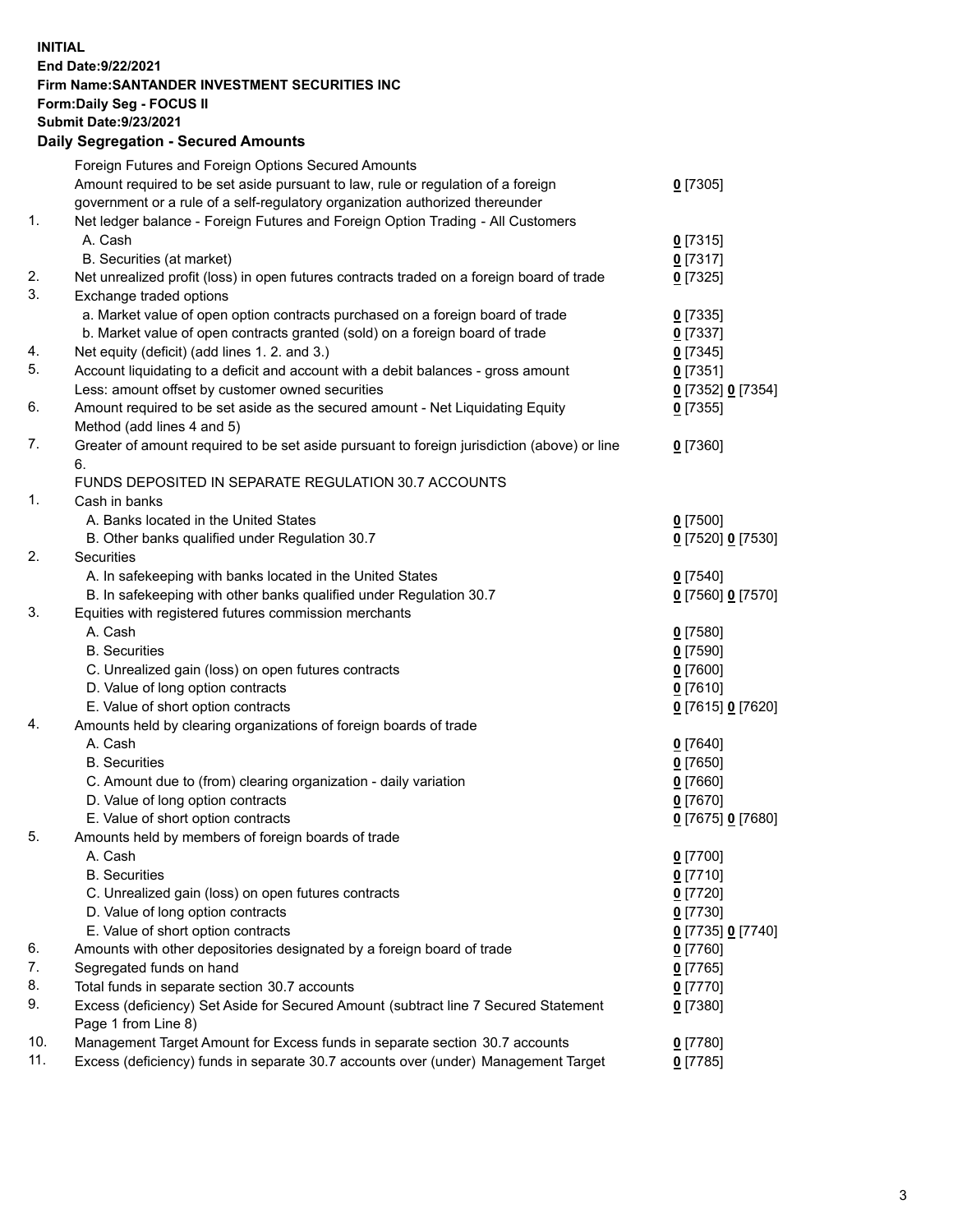| End Date: 9/22/2021<br><b>Firm Name: SANTANDER INVESTMENT SECURITIES INC</b><br><b>Form:Daily Seg - FOCUS II</b><br><b>Submit Date: 9/23/2021</b><br>Daily Segregation - Segregation Statement<br>SEGREGATION REQUIREMENTS(Section 4d(2) of the CEAct)<br>1.<br>Net ledger balance<br>A. Cash<br>2,785,915,731 [7010]<br>B. Securities (at market)<br>$0$ [7020]<br>2.<br>Net unrealized profit (loss) in open futures contracts traded on a contract market<br>$-631,298,412$ [7030]<br>3.<br>Exchange traded options<br>A. Add market value of open option contracts purchased on a contract market<br>41,597,299 [7032]<br>B. Deduct market value of open option contracts granted (sold) on a contract market<br>-24,949,635 [7033]<br>Net equity (deficit) (add lines 1, 2 and 3)<br>4.<br>2,171,264,983 [7040]<br>5. |
|----------------------------------------------------------------------------------------------------------------------------------------------------------------------------------------------------------------------------------------------------------------------------------------------------------------------------------------------------------------------------------------------------------------------------------------------------------------------------------------------------------------------------------------------------------------------------------------------------------------------------------------------------------------------------------------------------------------------------------------------------------------------------------------------------------------------------|
|                                                                                                                                                                                                                                                                                                                                                                                                                                                                                                                                                                                                                                                                                                                                                                                                                            |
|                                                                                                                                                                                                                                                                                                                                                                                                                                                                                                                                                                                                                                                                                                                                                                                                                            |
|                                                                                                                                                                                                                                                                                                                                                                                                                                                                                                                                                                                                                                                                                                                                                                                                                            |
|                                                                                                                                                                                                                                                                                                                                                                                                                                                                                                                                                                                                                                                                                                                                                                                                                            |
|                                                                                                                                                                                                                                                                                                                                                                                                                                                                                                                                                                                                                                                                                                                                                                                                                            |
|                                                                                                                                                                                                                                                                                                                                                                                                                                                                                                                                                                                                                                                                                                                                                                                                                            |
|                                                                                                                                                                                                                                                                                                                                                                                                                                                                                                                                                                                                                                                                                                                                                                                                                            |
|                                                                                                                                                                                                                                                                                                                                                                                                                                                                                                                                                                                                                                                                                                                                                                                                                            |
|                                                                                                                                                                                                                                                                                                                                                                                                                                                                                                                                                                                                                                                                                                                                                                                                                            |
|                                                                                                                                                                                                                                                                                                                                                                                                                                                                                                                                                                                                                                                                                                                                                                                                                            |
|                                                                                                                                                                                                                                                                                                                                                                                                                                                                                                                                                                                                                                                                                                                                                                                                                            |
|                                                                                                                                                                                                                                                                                                                                                                                                                                                                                                                                                                                                                                                                                                                                                                                                                            |
|                                                                                                                                                                                                                                                                                                                                                                                                                                                                                                                                                                                                                                                                                                                                                                                                                            |
|                                                                                                                                                                                                                                                                                                                                                                                                                                                                                                                                                                                                                                                                                                                                                                                                                            |
| Accounts liquidating to a deficit and accounts with                                                                                                                                                                                                                                                                                                                                                                                                                                                                                                                                                                                                                                                                                                                                                                        |
| debit balances - gross amount<br>$0$ [7045]                                                                                                                                                                                                                                                                                                                                                                                                                                                                                                                                                                                                                                                                                                                                                                                |
| Less: amount offset by customer securities<br>0 [7047] 0 [7050]                                                                                                                                                                                                                                                                                                                                                                                                                                                                                                                                                                                                                                                                                                                                                            |
| 6.<br>Amount required to be segregated (add lines 4 and 5)<br>2,171,264,983 [7060]                                                                                                                                                                                                                                                                                                                                                                                                                                                                                                                                                                                                                                                                                                                                         |
| FUNDS IN SEGREGATED ACCOUNTS                                                                                                                                                                                                                                                                                                                                                                                                                                                                                                                                                                                                                                                                                                                                                                                               |
| 7.<br>Deposited in segregated funds bank accounts                                                                                                                                                                                                                                                                                                                                                                                                                                                                                                                                                                                                                                                                                                                                                                          |
| A. Cash<br>249,047,855 [7070]                                                                                                                                                                                                                                                                                                                                                                                                                                                                                                                                                                                                                                                                                                                                                                                              |
| B. Securities representing investments of customers' funds (at market)<br>$0$ [7080]                                                                                                                                                                                                                                                                                                                                                                                                                                                                                                                                                                                                                                                                                                                                       |
| C. Securities held for particular customers or option customers in lieu of cash (at<br>$0$ [7090]                                                                                                                                                                                                                                                                                                                                                                                                                                                                                                                                                                                                                                                                                                                          |
| market)                                                                                                                                                                                                                                                                                                                                                                                                                                                                                                                                                                                                                                                                                                                                                                                                                    |
| 8.<br>Margins on deposit with derivatives clearing organizations of contract markets                                                                                                                                                                                                                                                                                                                                                                                                                                                                                                                                                                                                                                                                                                                                       |
| A. Cash<br>2,016,974,191 [7100]                                                                                                                                                                                                                                                                                                                                                                                                                                                                                                                                                                                                                                                                                                                                                                                            |
| B. Securities representing investments of customers' funds (at market)<br>$0$ [7110]                                                                                                                                                                                                                                                                                                                                                                                                                                                                                                                                                                                                                                                                                                                                       |
| C. Securities held for particular customers or option customers in lieu of cash (at<br>$0$ [7120]                                                                                                                                                                                                                                                                                                                                                                                                                                                                                                                                                                                                                                                                                                                          |
| market)                                                                                                                                                                                                                                                                                                                                                                                                                                                                                                                                                                                                                                                                                                                                                                                                                    |
| 9.<br>Net settlement from (to) derivatives clearing organizations of contract markets<br>-38,559,950 [7130]<br>10.                                                                                                                                                                                                                                                                                                                                                                                                                                                                                                                                                                                                                                                                                                         |
| Exchange traded options                                                                                                                                                                                                                                                                                                                                                                                                                                                                                                                                                                                                                                                                                                                                                                                                    |
| A. Value of open long option contracts<br>41,597,299 [7132]<br>B. Value of open short option contracts                                                                                                                                                                                                                                                                                                                                                                                                                                                                                                                                                                                                                                                                                                                     |
| -24,949,635 [7133]<br>11.<br>Net equities with other FCMs                                                                                                                                                                                                                                                                                                                                                                                                                                                                                                                                                                                                                                                                                                                                                                  |
| A. Net liquidating equity                                                                                                                                                                                                                                                                                                                                                                                                                                                                                                                                                                                                                                                                                                                                                                                                  |
| $0$ [7140]<br>B. Securities representing investments of customers' funds (at market)<br>$0$ [7160]                                                                                                                                                                                                                                                                                                                                                                                                                                                                                                                                                                                                                                                                                                                         |
| C. Securities held for particular customers or option customers in lieu of cash (at<br>$0$ [7170]                                                                                                                                                                                                                                                                                                                                                                                                                                                                                                                                                                                                                                                                                                                          |
| market)                                                                                                                                                                                                                                                                                                                                                                                                                                                                                                                                                                                                                                                                                                                                                                                                                    |
| 12.<br>Segregated funds on hand<br>$0$ [7150]                                                                                                                                                                                                                                                                                                                                                                                                                                                                                                                                                                                                                                                                                                                                                                              |
| 13.<br>Total amount in segregation (add lines 7 through 12)<br>2,244,109,760 [7180]                                                                                                                                                                                                                                                                                                                                                                                                                                                                                                                                                                                                                                                                                                                                        |
| 14.<br>Excess (deficiency) funds in segregation (subtract line 6 from line 13)<br>72,844,777 [7190]                                                                                                                                                                                                                                                                                                                                                                                                                                                                                                                                                                                                                                                                                                                        |
| 15.<br>Management Target Amount for Excess funds in segregation<br>70,000,000 [7194]                                                                                                                                                                                                                                                                                                                                                                                                                                                                                                                                                                                                                                                                                                                                       |
| 16.<br>Excess (deficiency) funds in segregation over (under) Management Target Amount<br>2,844,777 [7198]                                                                                                                                                                                                                                                                                                                                                                                                                                                                                                                                                                                                                                                                                                                  |
| <b>Excess</b>                                                                                                                                                                                                                                                                                                                                                                                                                                                                                                                                                                                                                                                                                                                                                                                                              |